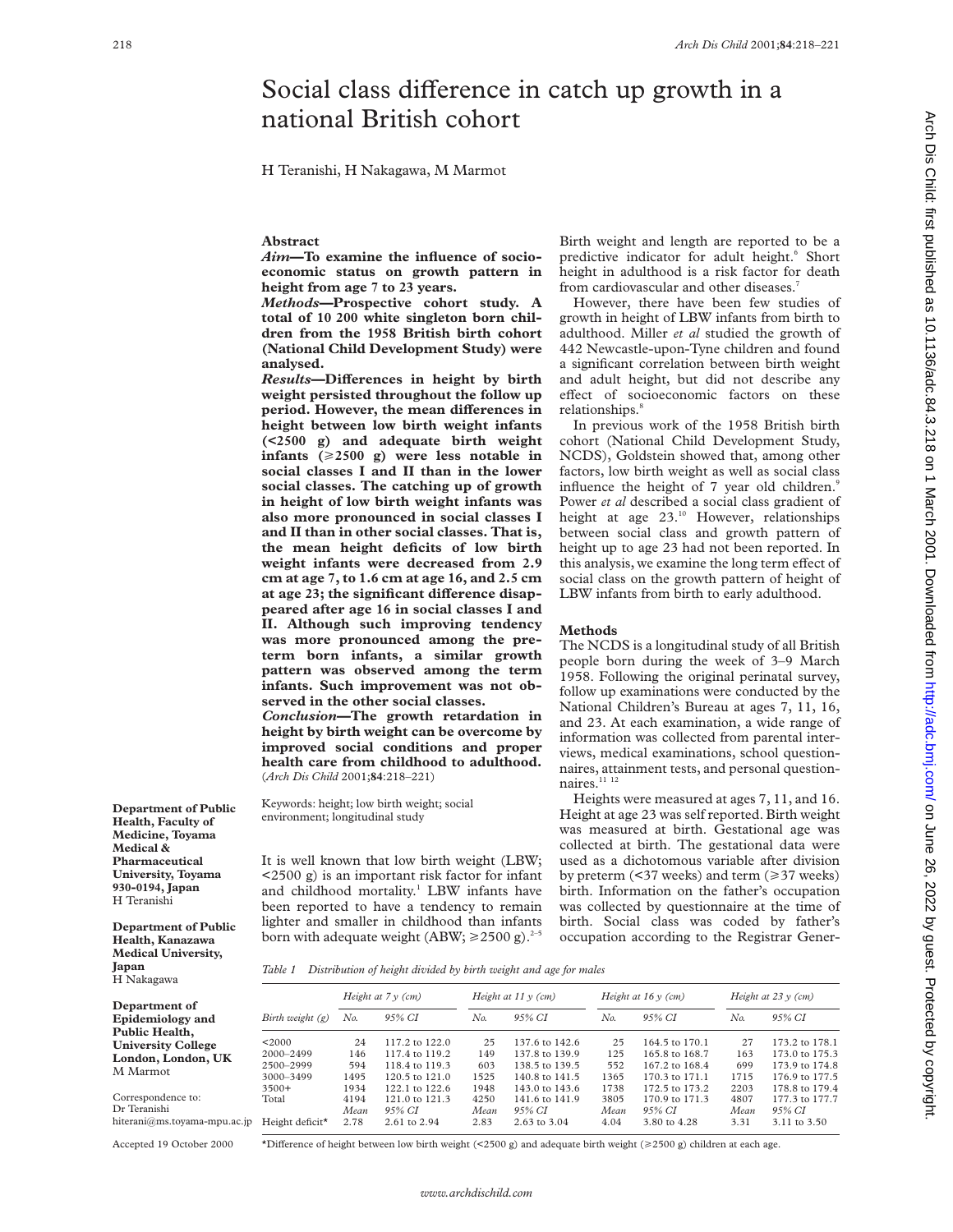*Table 2 Distribution of height divided by birth weight and age for females*

| Birth weight $(g)$          |      | Height at $7y$ (cm) |      | Height at $11 \vee$ (cm) |      | Height at $16y$ (cm) | Height at $23y$ (cm) |                |  |
|-----------------------------|------|---------------------|------|--------------------------|------|----------------------|----------------------|----------------|--|
|                             | No.  | 95% CI              | No.  | 95% CI                   | No.  | 95% CI               | No.                  | 95% CI         |  |
| <2000                       | 29   | 115.3 to 119.7      | 27   | 136.5 to 141.4           | 28   | 155.5 to 160.2       | 32                   | 157.3 to 162.2 |  |
| 2000-2499                   | 204  | 115.5 to 117.1      | 199  | 137.3 to 139.3           | 183  | 156.5 to 158.5       | 235                  | 15.7 to 159.4  |  |
| 2500-2999                   | 896  | 118.2 to 118.9      | 904  | 140.4 to 141.3           | 827  | 159.1 to 159.8       | 1045                 | 160.0 to 160.7 |  |
| 3000-3499                   | 1713 | 119.8 to 120.3      | 1732 | 141.9 to 142.6           | 1527 | 160.9 to 161.5       | 1964                 | 161.8 to 162.4 |  |
| $3500+$                     | 1390 | 121.2 to 121.8      | 1425 | 144.1 to 144.8           | 1284 | 163.1 to 163.7       | 1600                 | 164.2 to 164.9 |  |
| Total                       | 4232 | 119.8 to 120.2      | 4287 | 142.3 to 142.7           | 3849 | 161.2 to 161.5       | 4876                 | 162.2 to 162.5 |  |
|                             | Mean | 95% CI              | Mean | 95% CI                   | Mean | 95% CI               | Mean                 | 95% CI         |  |
| Height deficit <sup>*</sup> | 3.76 | 3.59 to 3.93        | 4.37 | 4.15 to 4.59             | 4.04 | 3.84 to 4.23         | 3.85                 | 3.66 to 4.03   |  |

\*Difference of height between low birth weight (<2500 g) and adequate birth weight ( $\geq$ 2500 g) children at each age.

al's Classification.<sup>13</sup> The social classes are constituted as follows: social class I, professionals; II, intermediate; IIINM, skilled non-manual; IIIM, skilled manual; IV, partly manual; and V, unskilled manual.

The present analysis is confined to white, singleton born infants. Data were analysed using the statistical package SPSS-X. A linear regression model was fitted to adjust height for the exact age as described by Goldstein.<sup>9</sup> Height deficit of LBW children at each age was calculated as follows: mean height of ABW children − mean height of LBW children

F tests and *t* tests were used to evaluate the significance level. Separate analyses were performed for each age. The probability for the *t* test is based on the two tailed test.

#### **Results**

There were 10 200 white, singleton born children (5064 boys and 5136 girls) with perinatal and 23 year data. Height at each follow up examination was available for 8426, 8537, 7654, and 9683 children at the follow up ages of 7, 11, 16, and 23 years respectively (approximately 85% of the target population). Tables 1 and 2 show distribution of height divided by birth weight and age. There was a positive gradient in height by birth weight at each age (F test,  $p > 0.001$ ). The mean differences in height between LBW and ABW children were 2.8 (95% confidence interval (CI) 2.6 to 2.9) cm and 3.8 (95% CI 3.6 to 3.9) cm at age 7, and 3.3 (95% CI 3.1 to 3.5) cm and 3.9 (95% CI 3.7 to 4.0) cm at age 23, for males and females, respectively. These height deficits of LBW persisted from age 7 to age 23 for both sexes.

In table 3 height deficit at each age is compared with social class, for combined sexes, because there are no major difference between the males and females. Overall, there are significant deficits in height of LBW infants in



*Figure 1 Changes of height deficit of low birth weight children divided by gestational period and social class from age 7 to 23. Error bars show standard error. Significance diVerence between LBW and ABW: \*\*\*p < 0.001, \*p < 0.05.*

each social class, though the deficit was smaller in social class I and II than in the other social classes. Interestingly, there are clear differences in the changes of height deficit by social classes. The height deficit had reduced from age 7 to 23: 2.9 (95% CI 2.7 to 3.2) cm at age 7, to 1.6 (95% CI 1.1 to 2.1) cm at age 16, and 2.5 (95% CI 1.9 to 3.0) cm at age 23 in social classes I and II. The deficits were no longer significant after age 16. However, in the other social classes, the deficits in height by birth weight persisted from age 7 to 23. For instance, in social classes IV and V, the height deficits persisted from 3.7 cm (95% CI 3.4 to

*Table 3 Mean and confidence interval of the height deficit of low birth weight from adequate birth weight children divided by social class and age*

| Social class | Birth weight<br>$\left( g\right)$ | Height at $7y$ (cm) |      | Height at $11 y$ (cm)            |             |      | Height at $16y$ (cm)         |             |      | Height at $23 \text{ y } (\text{cm})$ |             |      |                              |
|--------------|-----------------------------------|---------------------|------|----------------------------------|-------------|------|------------------------------|-------------|------|---------------------------------------|-------------|------|------------------------------|
|              |                                   | No.                 | Mean | 95% CI                           | No.         | Mean | 95% CI                       | No.         | Mean | 95% CI                                | No.         | Mean | 95% CI                       |
| $I + II$     | < 2500<br>$\geq 2500$             | 60<br>1492          | 2.92 | $2.65 \text{ to } 3.19$<br>$***$ | 56.<br>1522 | 3.02 | 2.68 to 3.36<br>$\star\star$ | 49<br>1402  | 1.62 | 1.13 to 2.12<br>ns                    | 64<br>1711  | 2.45 | 1.88 to 3.02<br>ns           |
| <b>IIINM</b> | < 2500<br>$\geq 2500$             | 39<br>819           | 4.67 | 4.31 to 5.04<br>$***$            | 37<br>858   | 4.84 | 4.39 to 5.29<br>$***$        | 33<br>757   | 4.40 | 3.71 to 5.09<br>$***$                 | 43<br>946   | 4.16 | 3.36 to 4.96<br>$\star\star$ |
| <b>IIIM</b>  | < 2500<br>$\geq 2500$             | 205<br>3779         | 3.07 | 2.89 to 3.24<br>$***$            | 211<br>4072 | 3.17 | 2.96 to 3.38<br>$***$        | 195<br>3664 | 3.96 | 3.65 to 4.27<br>$***$                 | 237<br>4647 | 3.54 | 3.18 to 3.90<br>$***$        |
| $IV + V$     | < 2500<br>$\geq 2500$             | 99<br>1632          | 3.66 | 3.39 to 3.93<br>$***$            | 96<br>1685  | 3.96 | 3.64 to 4.29<br>$***$        | 84<br>1470  | 5.28 | 4.80 to 5.76<br>$***$                 | 113<br>1922 | 3.68 | 3.13 to 4.23<br>$***$        |

Data for males and females were combined.

Significant between LBW (<2500 g) and ABW ( $\geq$ 2500 g) at each age: \*\*\*p < 0.001, \*\*p < 0.01, \*p < 0.05; ns, p > 0.05.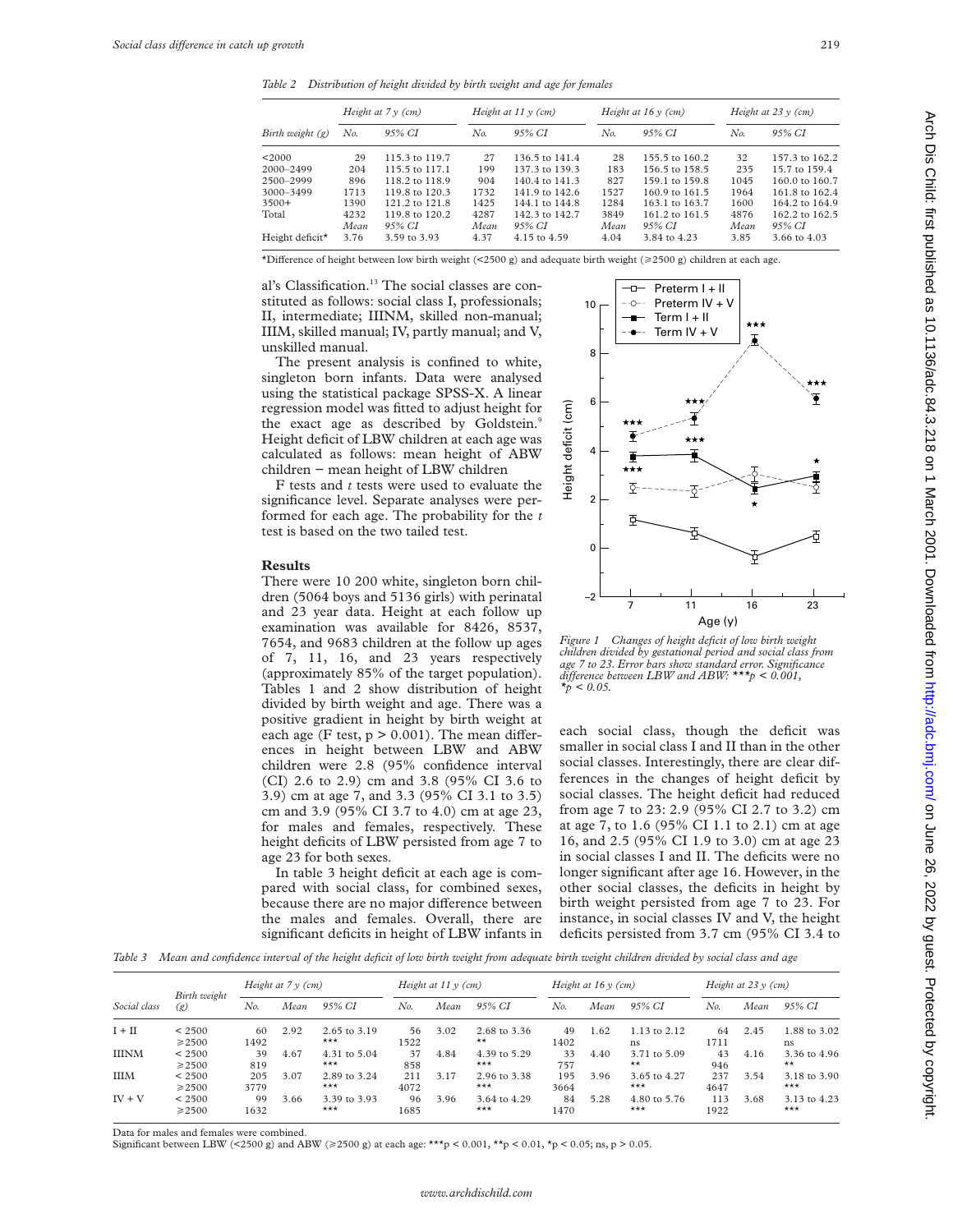3.9) at age 7 to 5.3 (95% CI 4.8 to 5.8) cm at age 16 and 3.7 (95% CI 3.1 to 4.2) cm at age 23.

Data on gestational age were available for approximately 90% of the children. Figure 1 shows the changes in height deficit divided by gestational age and social class. The mean height deficit of preterm LBW children in social classes I and II was not only smallest among these social class groups at each age but also showed a reducing tendency from age 7 to age 23. On the contrary, the mean height deficit of preterm LBW infant in social classes IV and V was larger than that of social class I and II and did not show any reducing tendencies. Among the term LBW children, the mean height deficit of LBW in social class I and II was significantly smaller than that of social classes IV and V and showed reducing tendency from age 7 to age 23. However, in the other social classes, the height deficits showed more deflecting tendencies up to age 23. That is, the catch up pattern in height of LBW children was recognised not only among the preterm infants but also among term LBW infants in social classes I and II.

#### **Discussion**

The NCDS is a British national representative cohort study. The large sample size, long term follow up period, and comprehensive data provide a rich opportunity to study child growth longitudinally. The original study cohort was based on approximately 17 000 births—that is, 98% of all births in one week of 1958. In this study, the sample was confined to the 10 200 white, singleton births with perinatal and 23 year data.

It was established that the selection bias caused by non-response was acceptably small in follow up at age 16.14 According to Power and colleagues, $10$  the selection bias at age 23 was again small, although there was a tendency for respondents to over represent middle class backgrounds, smaller families, and better housing circumstances. It is, therefore, assumed that these longitudinal data are representative enough to analyse the growth pattern of infants by birth weight, though bias caused by non-response in the socioeconomically "disadvantaged" group cannot be ruled out.

In this study, we focused on the difference in growth pattern of height in LBW infants between social classes. It is well known that measurement of body size at a given age is one of the best indices of general health and nutritional status of the populations.15 It is also well recognised that birth weight relates to subsequent height in later childhood.<sup>23</sup>

In our analysis, a graded association between birth weight and height was confirmed at each of the follow up examinations between ages 7 and 23. Several researchers have reported the association between height at various ages and respective social class.<sup>15-18</sup> However, we could find no reports that described relationships between long term growth pattern in LBW infants and their social class from birth to adulthood.

The interesting finding of this study is that, although LBW is associated with shorter height in childhood and adulthood, the growth pattern of LBW infants differed among the social classes. That is, the catching up in height of LBW infants was more pronounced in upper social classes. Douglas and Mogford<sup>19</sup> reported similar findings in a report from the 1946 British birth cohort at age 4: "as judged by the mean differences between the pairs in both weight and height, the children of more prosperous parents have by 4 years of age a proportionately greater reduction in their handicaps of the LBW than the children in other groups. These differences, however, are not significant." This earlier research suggests that the growth pattern is different according to social class, although the findings were based on four years follow up of a case control study consisting of 464 premature infants. Our results were obtained by the analysis of the data from follow ups of a population based cohort study up to adulthood. Though the height at age 23 was self reported, this agrees reasonably with measured heights.<sup>20</sup><sup>21</sup>

We could not explain the exact reasons why the catch up growth is prominent in the upper social class. However, there are several reports which indicate that social conditions have a notable effect on growth in height.<sup>22-24</sup> Broadly, there are two possibilities for the greater "catching up" in growth in LBW infants born to social class I and II. One is that the causal factors related to LBW may have been different in the higher social classes, as the environmental influences associated with social class affect growth in the fetus as well as during childhood.25 Another explanation is that the higher social condition has a favourable effect on the growth of LBW infants, because of education, nutritional supplements, and health care, for example. As the catch up was observed not only among preterm LBW infants but also term LBW infants, the favourable effects during childhood and adolescence were not ruled out. We could not determine which effect of the social factors had contributed most to the difference in the growth pattern. Further study is needed to find the actual causal factors contributing to the catch up growth.

As such longitudinal study of a birth cohort is an excellent method to assess the whole scope of child growth, establishment of such studies in each country would be valuable. In developing countries, in particular, this would enable the assessment of how growth retardation can be overcome.<sup>26 27</sup> In this study, we have focused on the social class difference in growth patterns of height, but these findings provide a more general relationship between social factors and health. Improved social conditions and proper health care during gestational, infant, and childhood periods could be proposed as factors which promote favourable growth and development.

We thank the ESRC Data Archive and the Social Statistic Research Unit at City University for access to the data of the National Child Development Study. We also thank Christine Power and the NCDS User Support Group for helpful